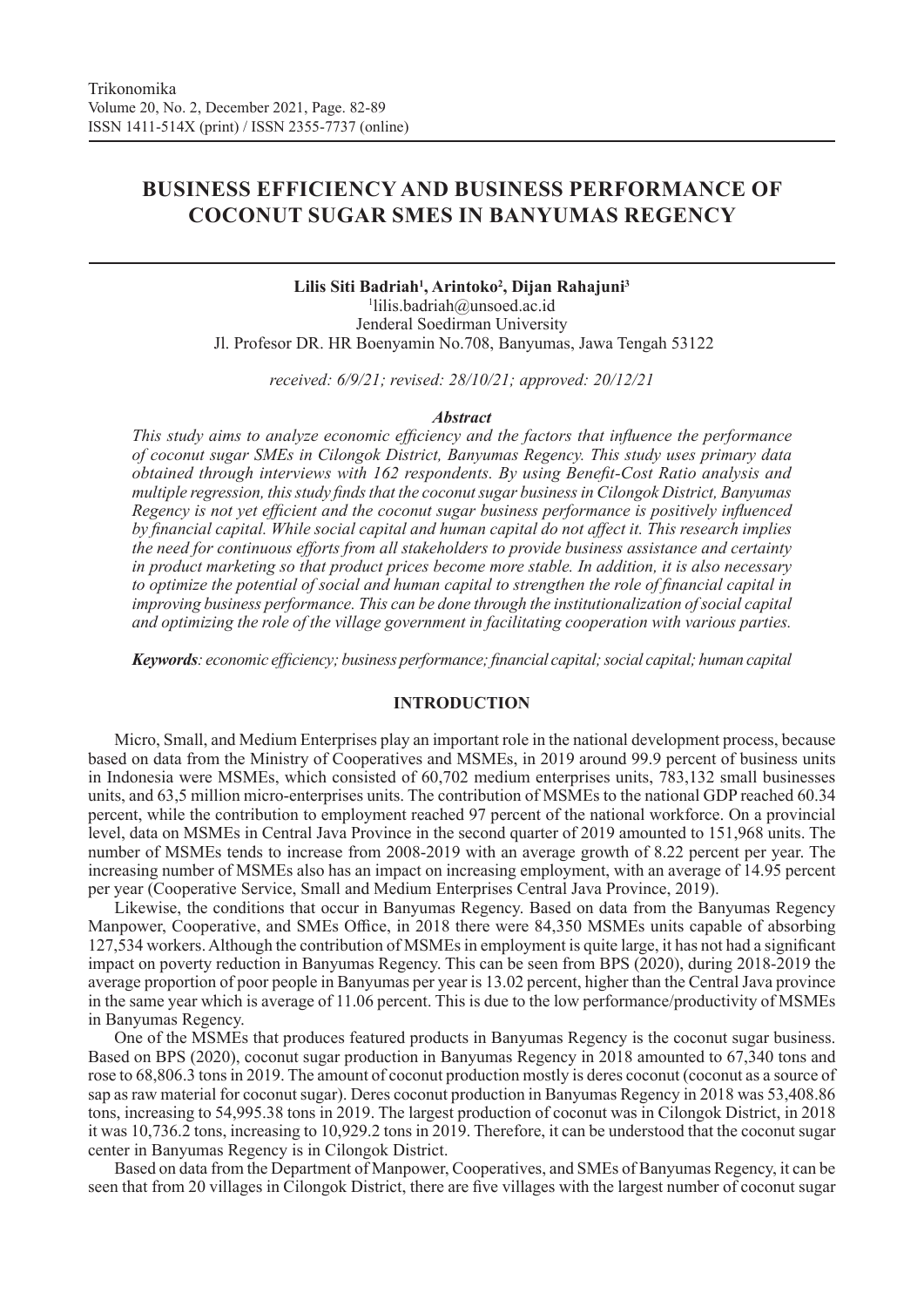MSMEs, namely Langgongsari Village (427 units), Sudimara (414 units), Batuanten (329 units), Rancamaya (239 units), and Kasegeran (196 units). Optimal development of MSMEs based on local resource potential has the opportunity to have high competitiveness considering that the availability of raw materials in Cilongok District is quite large. The existence of this coconut sugar business can be a source of revenue for the original income of the village and the original income of Banyumas Regency and can be a source of employment. If this is to be developed optimally, the existence of a coconut sugar business should be able to become an engine of economic growth for the region in reducing unemployment and poverty. However, the existing phenomenon shows that in 2018, the percentage of poor people in Cilongok District is relatively high, namely 17.49 percent, higher than the poverty rate of Banyumas Regency in the same year which is 13.50 percent (BPS, 2019). This indicates that the performance of the coconut sugar business in the Cilongok District is relatively low.

Several previous studies have shown that several factors can affect the performance of MSMEs, including capital deepening and human capital (Badriah et al, 2019) and social capital (Prakasa, 2018; Nee et al, 2017; Hoq et al, 2017; Dai et al, 2015; Felício et al, 2014).

 Bourdieu (1980) in Kuncoro (2010) defines social capital as an aggregate of actual and potential resources that are bound to create networking to institutionalize mutually beneficial friendly relations. According to Kuncoro, social networks are formed through an investment strategy oriented towards the institutionalization of group relations that can be used as a reliable source of profit. Thus, there are 2 elements of social capital, namely social relationships that allow individuals to access resources owned by their associations, and the amount/ quality of these resources. This is in line with Putnam (1995) which states that social capital is a description of social organization, such as networks, norms, and social trust that facilitate mutually beneficial coordination and cooperation. The smooth and successful achievement of organizational goals, including business organizations, cannot be separated from the availability of capital owned, both in the form of economic capital (financial capital), human capital, and social capital. In contrast to other capital, the existence of social capital will be seen when it interacts with the social structure (Kuncoro, 2010).

The existence of social capital is very important in supporting the optimization of human capital and financial capital of MSMEs to improve business performance. This is in line with the results of research by Badriah et al (2019) that capital deepening and human capital affect increasing labor productivity growth in the industrial sector.

One of the indicators of business performance is the ability of MSMEs to create economic efficiency. According to Nicholson & Snyder (2010), economic efficiency indicates a condition that is technically efficient in the production process and the products produced are under consumer preferences in the market. This means that such conditions can provide greater revenue than the costs. A business with good performance will have greater revenue than the cost. That is, the company can create income greater than costs, causing the company to be feasible to continue to be developed. Many factors can affect efficiency. This is shown in Kurniati & Prajanti (2018) that the role of entrepreneurs in product innovation, marketing innovation, and business alliances is an important factor that can affect the efficiency of Batik SMEs in Solo, Pekalongan, and Rembang. Marketing innovation is the factor with the greatest elasticity to the production and sales of Batik. Thus, this research supports the importance of the role of social capital, human capital, and financial capital in encouraging the success of a business, especially MSMEs.

Based on the background described above, this study aims to analyze economic efficiency and the effect of social capital, human capital, and financial capital on the performance of Coconut Sugar SMEs in Cilongok District, Banyumas Regency. In contrast to previous studies, this study combines the variables of social capital, human capital, and financial capital in an analysis related to their effect on SMEs' performance.

This research can provide policy recommendations related to the optimization of social capital, human capital, and financial capital in the development of MSMEs to improve the performance of the coconut sugar business in the Banyumas Regency. This is important considering that the raw material for coconut sugar available in Banyumas Regency is very abundant. This condition is expected to provide a comparative advantage and competitive advantage that can encourage the improvement of the economy of Banyumas Regency as a whole so that in the end it can improve the welfare of the community. By the increase in the performance of coconut sugar MSMEs, it is expected to reduce the level of poverty in Banyumas Regency where is in line with one of the objectives of the Sustainability Development Goals (SDGs) program.

#### **METHODS**

The research was conducted in Cilongok District, Banyumas Regency, with a population of Coconut Sugar MSMEs. The sampling method used purposive sampling: (1). selected sub-districts with the highest number of coconut sugar MSMEs (Cilongok), (2) from the selected sub-districts, 5 villages with the highest number of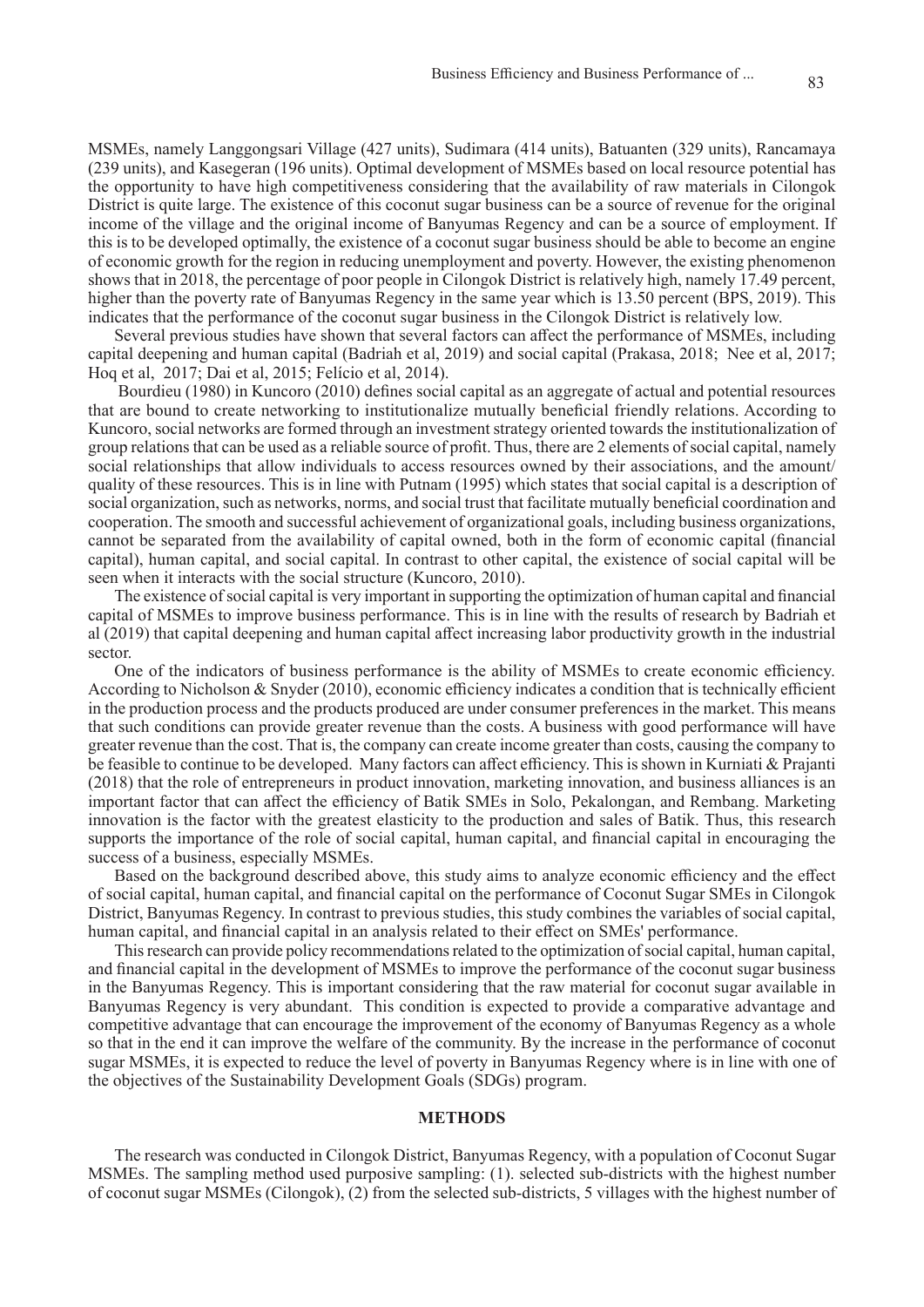Coconut Sugar MSMEs were selected (Langgongsari, Sudimara, Batuanten, Rancamaya, and Kasegeran), (3) from each selected village taken 10% of MSMEs coconut sugar as respondents. Based on the determination of the sample, the number of respondents who are representative of the entire population in the 5 selected villages

The analytical methods used in this study are: (1) for the analysis of business efficiency using the Benefit-Cost Ratio approach with the following formula:

$$
B/C_{ratio} = Total Revenue/Total Cost
$$
.................(1)

If the B/C<sub>ratio</sub> > 1 indicates that the coconut sugar business is efficient if the B/C<sub>ratio</sub> = 1 indicates that the coconut sugar business has reached the break-even point, and if the  $B/C_{ratio}$  < 1 indicates that the coconut sugar business is not efficient (Soekartawi, 2006). (2) for the analysis of the effect of social capital, human capital, and financial capital on the performance of Coconut Sugar SMEs using multiple regression analysis methods with the following formula:

$$
ln Y_i = \beta_0 + \beta_1 X_{1i} + \beta_2 ln X_{2i} + \beta_3 ln X_{3i} + \varepsilon_i
$$
.................(2)

Information:

is 180 respondents.

- Y = Performance of coconut sugar SMEs (with a variable indicator in the form of income of coconut sugar craftsmen per month as measured by Rp/month)
- $X_1$  = Social capital (with variable indicators in the form of norms, trust, networking, as measured by a Likertscale)
- $X_2$  = Human capital (with a variable indicator in the form of work experience as measured by years)
- $X_3$  = Financial capital (with a variable indicator in the form of capital per month as measured by Rp/month)

#### **RESULTS**

Total revenue is calculated by multiplying the total production (Q) and selling price (P). The coconut sugar production process in Cilongok District is carried out every day. The amount of production of each coconut sugar craftsman varies depending on the amount of raw material (sap) obtained which is also determined by the number of coconut trees that are cultivated by coconut sugar craftsmen. The coconut sugar business in Cilongok District is generally carried out on a small business scale. In running a business, a coconut sugar craftsman does the entire work process by himself, so a coconut sugar craftsman is also the owner of the coconut sugar business. The number of coconut trees that are cultivated by coconut sugar craftsmen can be seen in Table 1.

Table 1. Respondents Based On The Number of Coconut Trees Harvested Number of coconut trees Number of Respondents (Persons)  $2-6$  5  $7-11$  18 12-16 31 17-21 46 22-26 39 27-31 24 32-36 4 37-41 13 Jumlah 180

Based on the data in Table 1, it can be seen that the majority of respondents (46 people) take coconut sap from 17-21 coconut trees per day. As for the ownership of the coconut tree which the sap was taken by coconut sugar craftsmen, not all of them are owned by themselves, but some are using a mixed system. Based on the data obtained, the ownership of the coconut tree which the sap was taken by coconut sugar craftsmen, can be seen in Table 2.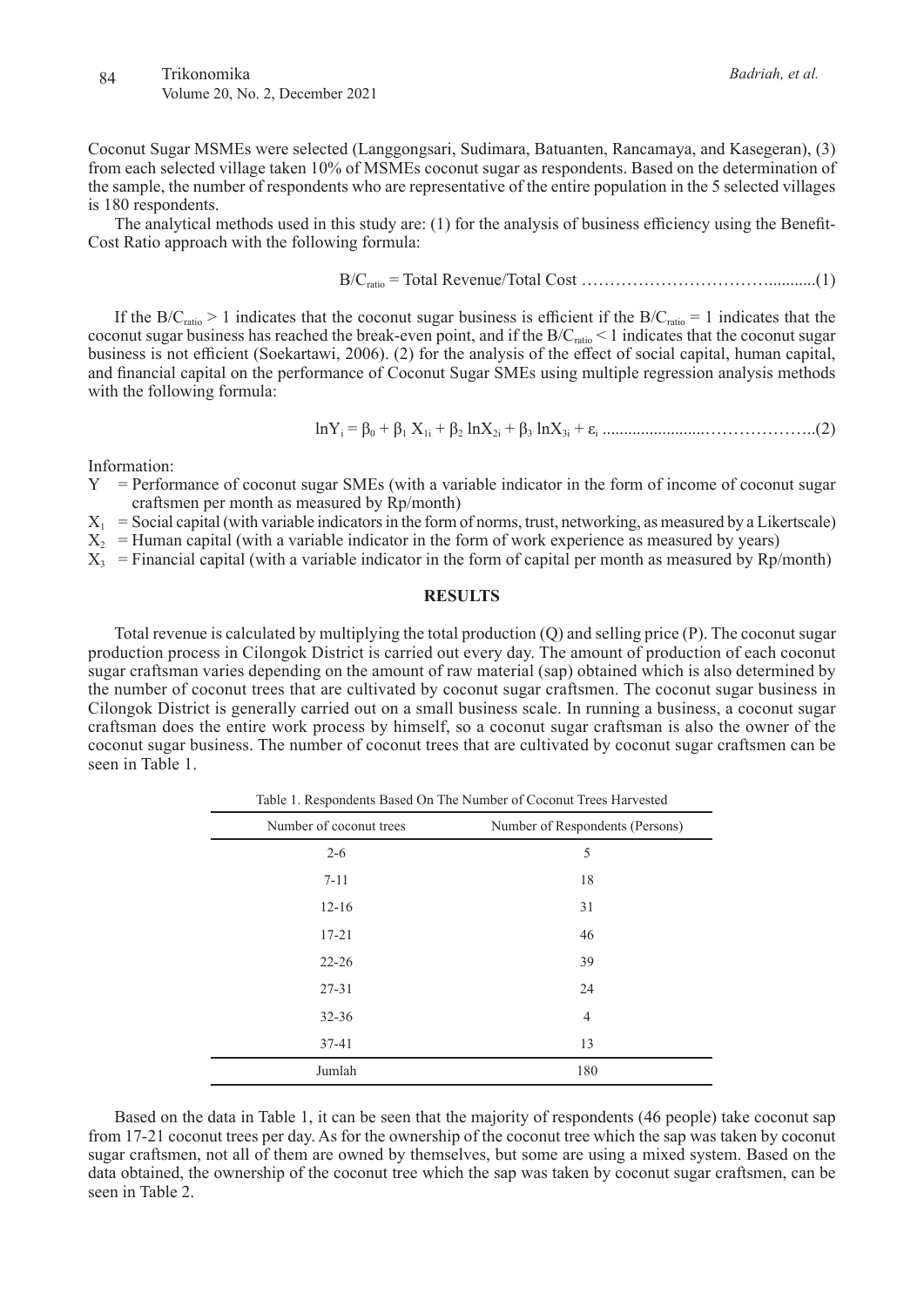| Tree ownership           | Number of Respondents (Persons) |
|--------------------------|---------------------------------|
| Own ownership            | 64                              |
| Mixed Ownership:         |                                 |
| Maro                     | 56                              |
| Mendreng                 | 33                              |
| Rent                     | 10                              |
| Pawn                     | 1                               |
| Mendreng and maro        | 13                              |
| Mendreng and rent        | 1                               |
| Maro, mendreng, and pawn | 1                               |
| Maro and rent            | 1                               |
| Total                    | 180                             |

Table 2. Respondents Based on Coconut Tree Ownership

Based on Table 2, the ownership of coconut trees which the sap was taken by coconut sugar craftsmen, 64.44% are mixed, while 35.56% are their own. As shown in Table 2, the mixed systems also varied, with the majority of the mixtures being maro (48.28%) and mendreng (28.45%). In the maro system, the coconut sugar craftsmen take sap from other people's trees, then every certain time (eg 5 days) the sap that is squeezed is processed by the craftsmen into coconut sugar and then sold by themselves. Meanwhile, at other times (for example, the next 5 days) the sap that is harvested is deposited to the tree owner to be processed by themselves, and the sugar is sold by them. Whereas in the mendreng system, the coconut sugar craftsmen take sap from other people's trees, then he processes it into ready-to-eat coconut sugar, and at a certain agreed time, he must deposit a certain amount of coconut sugar to the tree owner.

The number of coconut trees cultivated by craftsmen will determine the amount of sap obtained and will then determine the amount of coconut sugar produced. Based on the data obtained, the amount of sugar produced by each craftsman varies between 1.5kg–13kg per day, with an average production of 5.4 kg/day. A total of 74 people (41.11%) produce coconut sugar as much as 5.5-6.5 kg/day. Then 49 people (27.22%) produced sugar as much as  $3.4-4.5$  kg/day, and  $38$  people (21.11%) produced sugar as much as  $7.5-8.5$  kg/day.

The types of sugar produced by the majority of craftsmen, namely 152 people (84.44%), made molded coconut sugar, 25 people (13.89%) made crystal sugar, and 3 people (1.67%) made both types of coconut sugar. Even though the selling price of crystal sugar is higher than molded sugar, the majority of craftsmen produce molded sugar because the cost required to produce molded sugar is relatively cheaper than crystal sugar. To make crystal sugar, a craftsman needs an oven, which not all craftsmen can afford because it is relatively expensive.

The selling price of molded coconut sugar in the market is an average of Rp. 15,500/kg, while the price of crystal sugar in the market is around Rp. 25,000.00/kg. However, the majority of coconut sugar producers do not sell their sugar in the market. The selling price other than the market price is lower than the selling price in the market. The selling price of molded coconut sugar which is not sold directly to the market is an average of Rp. 13,000.00/kg and for crystal sugar around Rp. 19,000.00/kg. Even though the selling price outside the market is cheaper, and is considered by the craftsmen the price is unstable, but the craftsmen cannot do much because there is the dependence from the craftsmen on the buyers of the coconut sugar they produce. The craftsmen sell their sugar to collectors or stalls because these buyers have provided their services to the craftsmen, either in the form of tools assistance, assistance for production auxiliary raw materials (limestone and mangosteen peel), as well as in the form of money.

Among several coconut sugar craftsmen, some sell their sugar to collectors who already have cooperated with companies that are exporters of coconut sugar. Among them is UD Sari Manggar, which has cooperated as a supplier of wet crystal sugar for the exporter company CV. Permata Satria and some collectors have cooperated to supply wet crystal sugar for the exporting company P.T. Coco Sugar Indonesia. According to information from separate interviews with collectors who have partnered with exporting companies, as collectors who have partnerships with exporters, the purchase price of sugar from farmers who sell their sugar to them is set higher than the price prevailing in other collectors, because it determines the price selling is from the company that is the partner, and the determination of the price takes into account the market price and the price is set the same as long as the sugar craftsman is a member of the membership as a supplier for the collectors who partner with the exporter company. In addition, craftsmen who have to cooperate with collectors who partner with exporting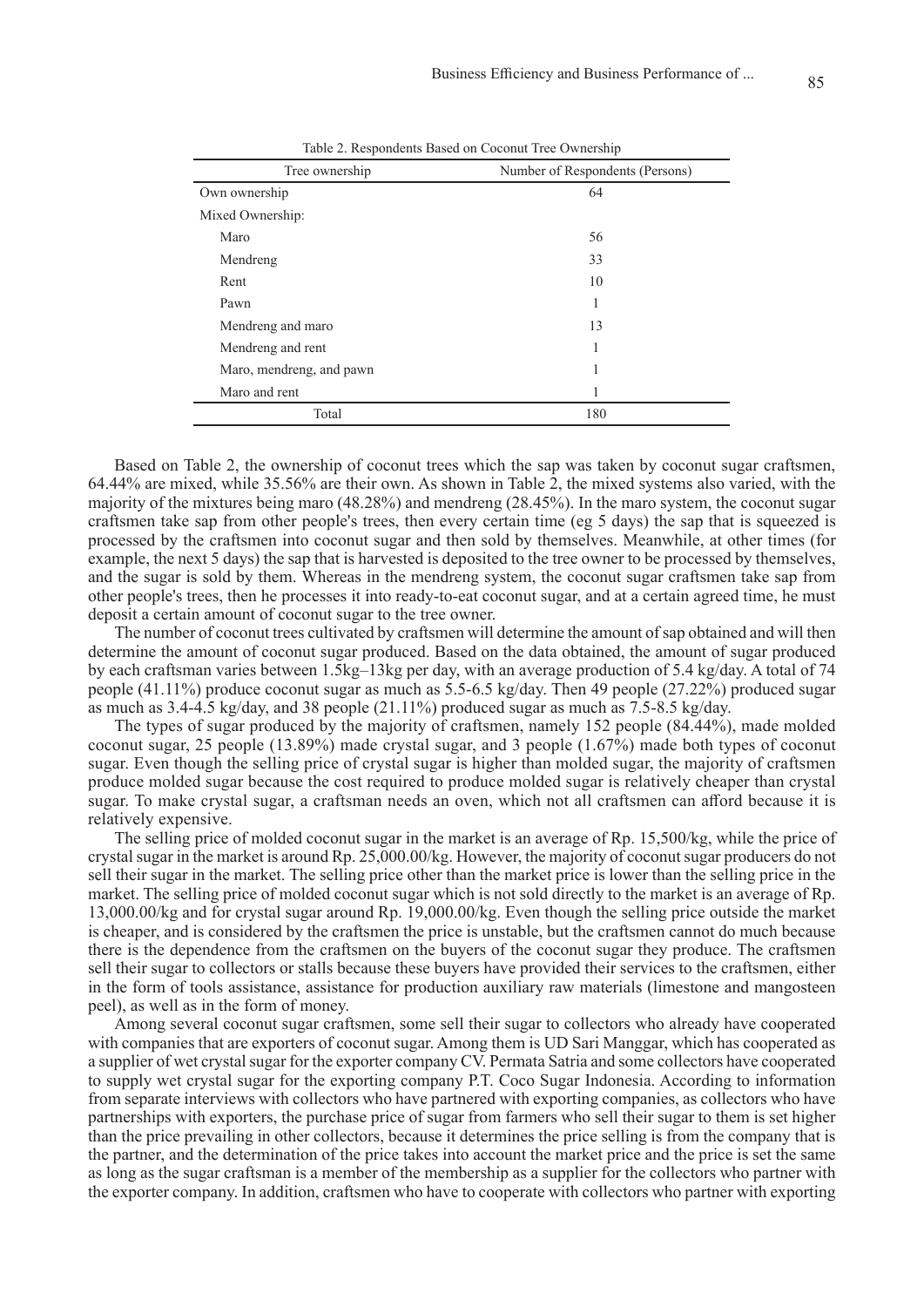companies will get product certification facilities under the required export standards. However, the number of craftsmen who cooperate with such collectors is still relatively limited compared to the total population of coconut sugar craftsmen in the Cilongok District.

Among coconut sugar craftsmen, although they produce every day, the frequency of sales of their products is relatively varied, ranging from once a day – once every 30 days. The majority of craftsmen, 105 people (58.33%), sell their sugar production every 5-8 days. On average, coconut sugar craftsmen sell their sugar every 6 days.

The description of the coconut sugar business can contribute to the performance of the coconut sugar business, which in this case uses the monthly revenue indicator. Based on the results of calculations from survey data, the average monthly income from coconut sugar craftsmen in Cilongok District is Rp 2,521,600.00/month.

The cost components in the coconut sugar business consist of: (1) Fixed cost. Fixed costs in the coconut sugar business include all equipment and supplies needed to produce coconut sugar, such as stoves, frying pans, pongkor (a container used to hold sap water), and other supporting equipment. (2) Variable costs in the coconut sugar business include the costs of raw materials (sap, mangosteen rind, limestone), firewood, and labor.

Based on data obtained from the field, it can be seen that the coconut sugar production process is carried out every day. However, the process of selling products is not done the same, so in the calculation of this cost component, it is calculated in units of production per month. The components of fixed costs after deducting depreciation costs and the components of variable costs can be seen in Table 3.

| Table 3. The Total Production Cost of Coconut Sugar Business Per Month        |             |  |  |
|-------------------------------------------------------------------------------|-------------|--|--|
| Cost Type                                                                     | Number (Rp) |  |  |
| Fixed cost                                                                    | 171,166     |  |  |
| Variable cost                                                                 | 9,035,833   |  |  |
| Total cost                                                                    | 9,206,999   |  |  |
| $\mathcal{S}_{\alpha\mu\nu\alpha\alpha\lambda}$ primery data processed $2021$ |             |  |  |

Source: primary data processed, 2021

Economic efficiency is calculated by comparing the total revenue with the total cost. The results of these calculations can be seen in Table 4.

| Table 4. Calculation of Economic Emercity of Coconut Sugar Business Fernviolity |  |  |
|---------------------------------------------------------------------------------|--|--|
| Number (Rp)                                                                     |  |  |
| 2,521,600                                                                       |  |  |
| 9,206,999                                                                       |  |  |
| 0.27                                                                            |  |  |
|                                                                                 |  |  |

Table 4. Calculation of Economic Efficiency of Coconut Sugar Business Per Month

Source: primary data processed, 2021

Based on Table 4, it can be seen that the value of economic efficiency, which is reflected in the value of the ratio between total revenues and total costs, is relatively low, at 0.27.

The performance of the coconut sugar business is seen by using an indicator of the revenue of craftsmen obtained from the coconut sugar business in one month. Based on Putnam (1995), Kurniati & Prajanti (2018), Badriah, et al. (2019), Prakasa (2018), Nee, et al. (2017), Hoq, et al. (2017), Dai, et al. (2015), Felício, et al. (2014), there are known that the quality of social capital, the quality of human capital, and the amount of financial capital can affect the performance of SMEs.

Analysis of the influence of social capital, human capital, and financial capital on the performance of Coconut Sugar SMEs was carried out using multiple linear regression with cross-sectional data. The number of initial data used was 180 according to the number of respondents, but in the data processing process it turned out that some of the data had extreme characteristics. Therefore, these data were omitted from the analyzed data. Thus, in the end, the number of data becomes 162, with the human capital indicator  $(X_2)$  in the form of work experience. To obtain a valid estimation result, the classical assumption test must first be carried out, namely the fulfillment of the element of normality, and avoiding the symptoms of multicollinearity, heteroscedasticity, and autocorrelation.

Normality detection was carried out using Jarque-Bera (JB), and the results shown is greater than  $\alpha = 0.05$ so it can be stated that the data is normally distributed. All explanatory variables have a value of VIF (Centered) < 10, so it is concluded that there is no multicollinearity in the model. Detection of the presence or absence of heteroscedasticity was carried out using the Breusch-Pagan-Godfrey Test. The results shown that the p-value of the F-Statistics is 0.9170, so it can be said that there is no heteroscedasticity in the model used.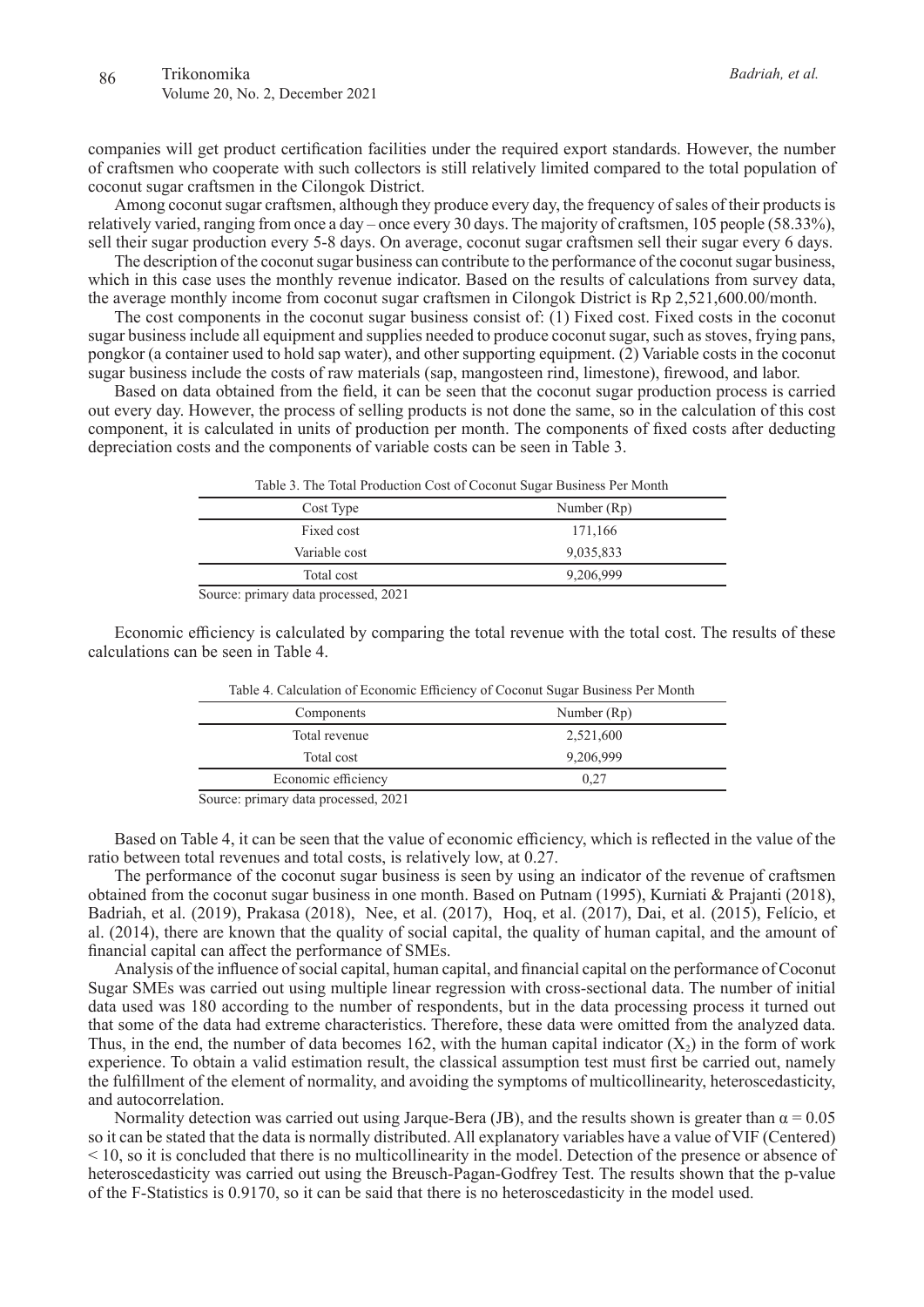| Table 9. Multiple Regression Calculation Results |             |                        |             |          |  |  |
|--------------------------------------------------|-------------|------------------------|-------------|----------|--|--|
| Dependent Variable: lnY                          |             |                        |             |          |  |  |
| Method: Least Squares                            |             |                        |             |          |  |  |
| Date: 07/01/21<br>Time: 12:48                    |             |                        |             |          |  |  |
| Sample: 1 162                                    |             |                        |             |          |  |  |
| Included observations: 162                       |             |                        |             |          |  |  |
| Variable                                         | Coefficient | Std. Error             | t-Statistic | Prob.    |  |  |
| C                                                | 10.43255    | 1.002343               | 10.40817    | 0.0000   |  |  |
| $X_1$                                            | $-0.001782$ | 0.005614               | $-0.317374$ | 0.7514   |  |  |
| $ln X_2$                                         | $-0.115673$ | 0.067451               | $-1.714935$ | 0.0883   |  |  |
| $ln X_3$                                         | 0.311025    | 0.061714               | 5.039773    | 0.0000   |  |  |
| R-squared                                        | 0.188153    | Mean dependent var     |             | 14.39474 |  |  |
| Adjusted R-squared                               | 0.172738    | S.D. dependent var     |             | 0.385209 |  |  |
| S.E. of regression                               | 0.350363    | Akaike info criterion  |             | 0.764686 |  |  |
| Sum squared resid                                | 19.39513    | Schwarz criterion      |             | 0.840923 |  |  |
| Log-likelihood                                   | -57.93954   | Hannan-Quinn criteria. |             | 0.795639 |  |  |
| F-statistic                                      | 12.20598    | Durbin-Watson stat     |             | 1.777521 |  |  |
| Prob(F-statistic)                                | 0.000000    |                        |             |          |  |  |

The results of multiple regression calculations can be seen in Table 5.

Table 5. Multiple Regression Calculation Results

Source: primary data processed, 2021

Based on the data in Table 5, only the financial capital variable has a significant positive effect on the performance of the Coconut Sugar SMEs, while the social capital and human capital variables have an insignificant negative effect on the performance of SMEs. This can be seen from the indicator value of the p-value of the variable  $X_3$  (financial capital) which is smaller than the value of = 0.05, meaning that financial capital has a significant positive effect on the performance of coconut sugar SMEs while for other variables, namely  $X_1$ (social capital) and  $X_2$  (human capital) shows the p-value is greater than the value of  $\alpha = 0.05$ , meaning that these two variables have the negative effect on the performance of coconut sugar SMEs in Cilongok District, Banyumas Regency but not significant.

#### **DISCUSSIONS**

The results of the calculation of economic efficiency using the benefit-cost ratio are shown in Table 1. Based on the table, it can be seen that the economic efficiency of the coconut sugar business is less than 1, which is 0.27. This means that for every Rp. 1,000.00 the cost incurred in the production process can only provide revenue of Rp. 270.00. Thus it can be said that the production costs incurred are greater than the revenues obtained from the coconut sugar business. This means that the condition of the coconut sugar business in Cilongok District, Banyumas Regency is not yet efficient. This condition can be understood because most of the coconut sugar businesses have relatively small business scales so that on a relatively small scale, the ability to create business efficiency processes is relatively limited. This is in line with the results of research by Kurniati & Prajanti (2018) which states that economies of scale make batik SMEs experience inefficiency in adopting technology, accessing infrastructure, and building business brands and the ability to pay for professionals. This is also in line with research by Muslihuddin, et al. (2020) which shows that the fishing business in Ampana District, Tojo Una-Una Regency, which is also part of SMEs, is not yet efficient.

Based on the results of multiple linear regression calculations, as shown in Table 5, the human capital variable has an insignificant negative effect on the performance of SMEs. This insignificant effect occurs because the social capital potential that exists in the coconut sugar craftsman community has not been optimized. This means that the potential for their social capital as rural communities already exists, but has not been optimized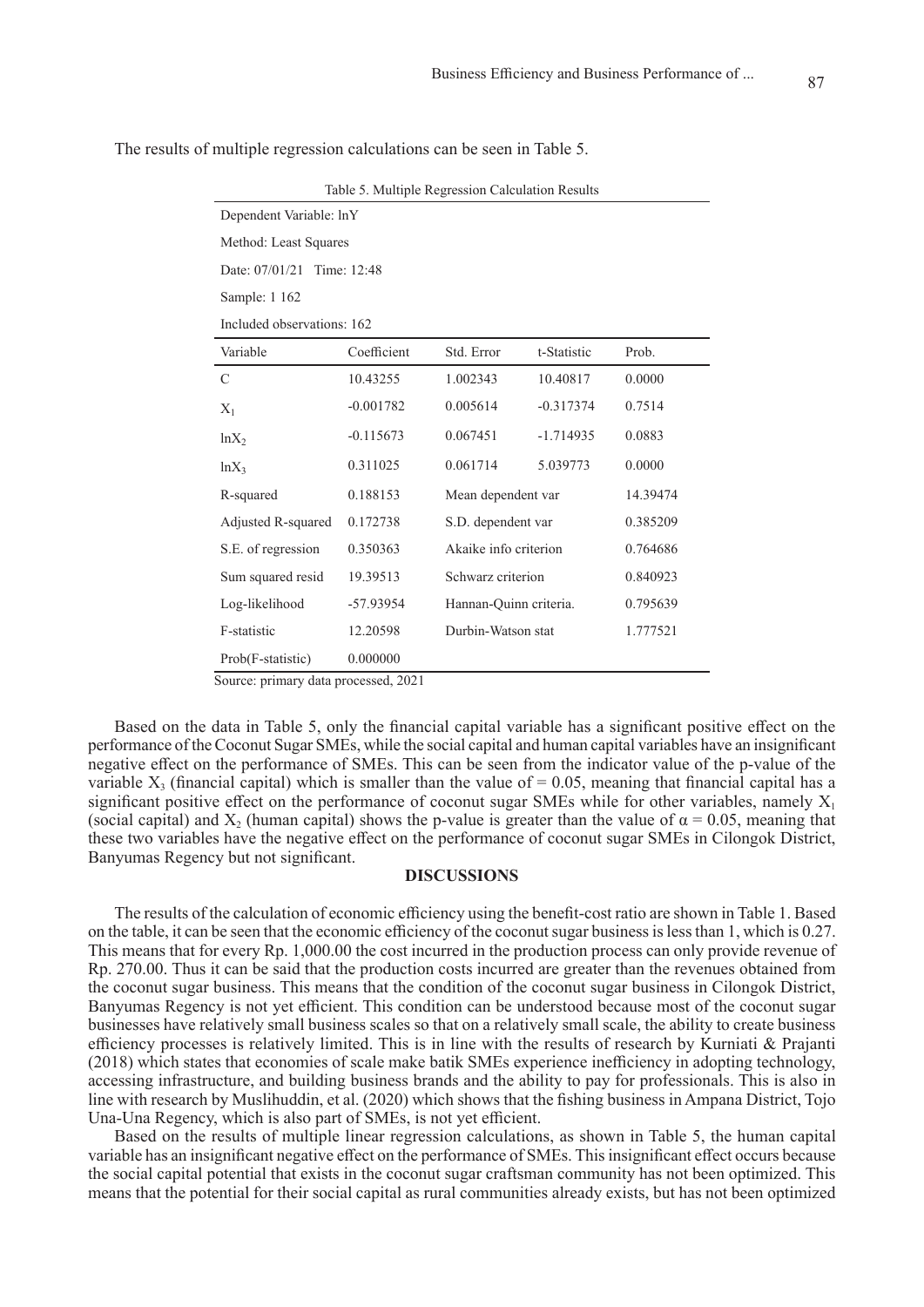in their business development efforts. According to Putnam (1995) that social capital is a description of social organization, such as networks, norms, and social trust that facilitate mutually beneficial coordination and cooperation. Because in doing their business, the majority of them are still independent, no business group allows them to optimize the social capital for the benefit of their business development. Thus, the indicators of social capital obtained in this study, are only related to social capital in their own business and not related to social capital organized in a business group that allows collaboration. If they have a cooperative relationship between craftsmen, this will be a great strength for them in optimizing their business, both in the production process, as well as in the process of marketing their products. By cooperating in a business group, it will allow them to develop better in doing their business and they can have fairly strong bargaining power in dealing with the coconut sugar market, especially in determining the selling price of the market. If the potential of this social capital can be optimized, then it will become the internal strength of coconut sugar craftsmen in doing their business. As stated by Putnam (1995) that social capital, which consists of norms, trust, and cooperation is a picture of social organization, which can be a means for coordination and cooperation that is mutually beneficial. According to Kuncoro (2010) to see the power of social capital in supporting the achievement of organizational goals is when it interacts with the social structure. The results of this study are not in line with the results of previous studies such as Prakasa (2018), Hoq, et al. (2017), Rahajuni, et al. (2016), Felício, et al. (2014), Dai, et al. (2015), and Jalali, et al. (2013).

The human capital variable, in this case using work experience indicators, also has an insignificant negative effect on the performance of SMEs. This insignificant effect can occur related to conditions based on the results of interviews with sugar craftsmen, there are known that the majority of them run a coconut sugar business because it is hereditary and even the majority of them hope that their children can work in other fields that are considered more comfortable and provide the greater income opportunities. Due to such conditions, they become less motivated to innovate in developing their business. They run the coconut sugar business as is like what their parents did in the past. Thus, the work experience they have is not enough to encourage optimal business results, although some have received tools or technical assistance from related parties. Of course, this cannot be separated from their education level, which is mostly (89.44%) relatively low, with formal education up to elementary school. Adequate work experience with better educational support will be able to determine one's ability to think, reason, and innovate to encourage business development. The results of this study are not in line with Badriah, et al. (2019) which state that human capital has a positive effect on productivity growth in the industrial sector.

Financial capital is the only variable that has a significant positive effect in encouraging the performance of Coconut Sugar SMEs. The regression coefficient value of 0.311025 means that holding the social and human capital constant, if financial capital increases by 1 percent led on the average to about 0.311025 percent increase the performance of Coconut Sugar SMEs in Cilongok District. The greater the capital owned, the craftsmen will have the ability to be able to have production resources independently, both coconut trees and other supporting equipment. The increasing of the performance of Coconut Sugar SMEs can happen in conditions of relatively low social and human capital when they can be independent in owning trees and providing production equipment. However, the impact of changes in business performance due to changes in financial capital is inelastic. The results of this study are in line with Badriah, et al. (2019) that capital deepening has a positive effect on productivity growth in the industrial sector and Lavado, et al. (2010) which states that innovation resulting from the support of financial capital can have a positive influence on company performance.

### **CONCLUSIONS**

Based on the results of the analysis and discussion in this study, it can be concluded that the coconut sugar business in Cilongok District, Banyumas Regency, is not yet efficient. The performance of the coconut sugar business is influenced by financial capital. The more the financial capital of the craftsmen increases, the more their business performance will increase. While social capital and human capital have negative effects on the performance of the coconut sugar business but not significant.

Based on these conclusions, this research provides policy implications, including continuous efforts are needed from all stakeholders in assisting coconut sugar craftsmen, both from the government and the private sector, so that they can carry out the production process more efficiently and be able to produce output with better quality.

Furthermore, to optimize the role of financial capital in supporting business performance improvement, it is necessary to support the optimization of the potential of social capital and human capital through the institutionalization of social capital through the formation of business groups for coconut sugar craftsmen and optimizing the role of village governments in facilitating development and cooperation with various competent parties.